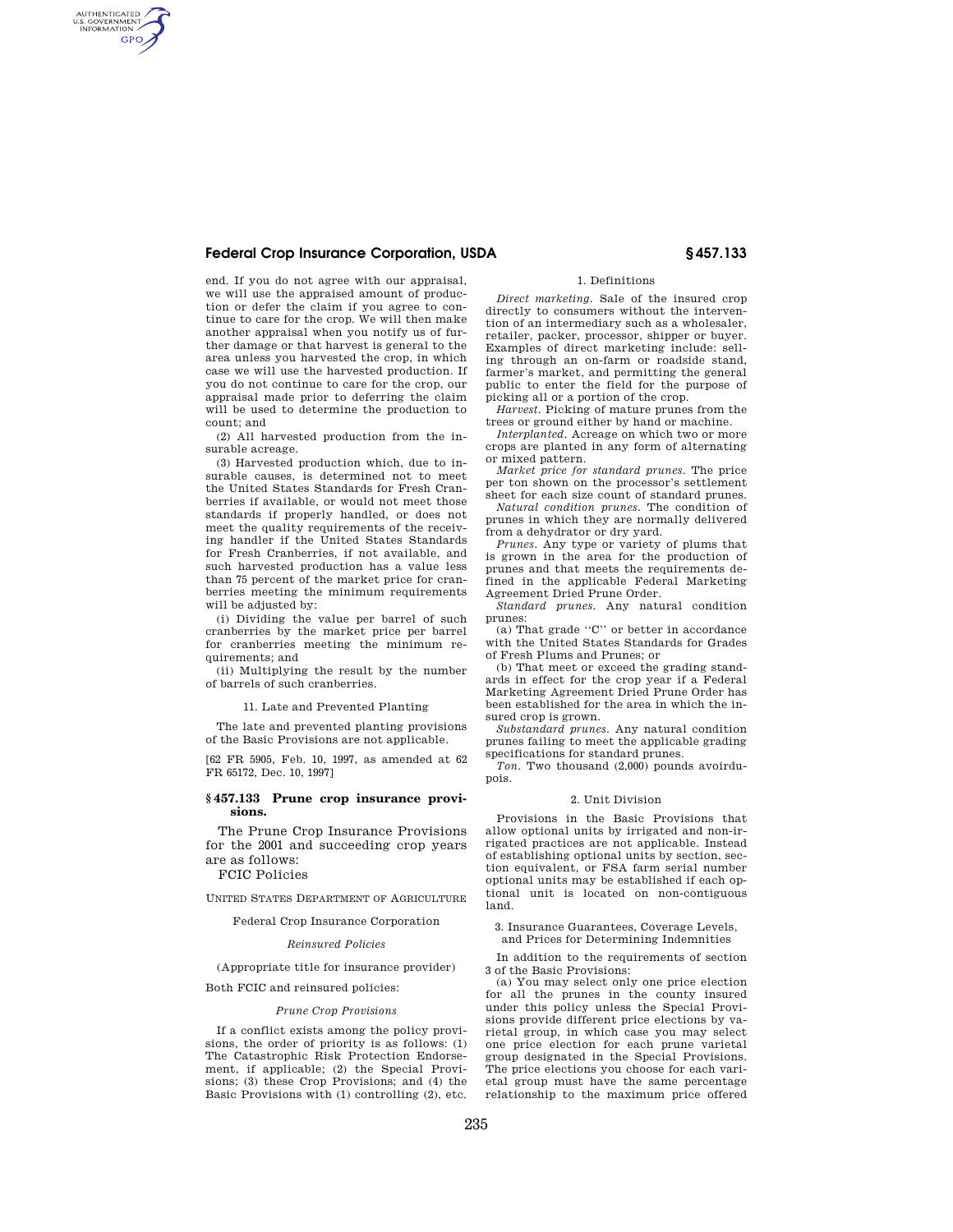by us for each varietal group. For example, if you choose 100 percent of the maximum price election for one varietal group, you must also choose 100 percent of the maximum price election for all other varietal groups.

(b) You must report, by the production reporting date designated in section 3 of the Basic Provisions, by varietal group if applicable:

(1) Any damage, removal of trees, change in practices, or any other circumstance that may reduce the expected yields below the yield upon which the insurance guarantee is based, and the number of affected acres;

(2) The number of bearing trees on insurable and uninsurable acreage;

(3) The age of the trees and the planting pattern; and

(4) For the first year of insurance for acreage interplanted with another perennial crop, and any time the planting pattern of such acreage is changed:

(i) The age of the interplanted crop, and varietal group if applicable;

(ii) The planting pattern; and

(iii) Any other information that we request in order to establish your approved yield.

We will reduce the yield used to establish your production guarantee as necessary, based on our estimate of the effect of interplanting the perennial crop; removal of trees; damage; a change in practices, and any other circumstance that may affect the yield potential of the insured crop. If you fail to notify us of any circumstance that may reduce your yields from previous levels, we will reduce your production guarantee at any time we become aware of the circumstance.

(c) You may not increase your elected or assigned coverage level or the ratio of your price election to the maximum price election if a cause of loss that could or would reduce the yield of the insured crop has occurred prior to the time that you request the increase.

#### 4. Contract Changes

In accordance with section 4 of the Basic Provisions, the contract change date is October 31 preceding the cancellation date.

5. Cancellation and Termination Dates

In accordance with section 2 of the Basic Provisions, the cancellation and termination dates are January 31.

#### 6. Insured Crop

In accordance with section 8 of the Basic Provisions, the crop insured will be all the prunes in the county for which a premium rate is provided by the actuarial documents: (a) In which you have a share;

(b) That are grown for the production of natural condition prunes;

(c) That are grown on tree varieties that:

# **§ 457.133 7 CFR Ch. IV (1–1–10 Edition)**

(1) Were commercially available when the trees were set out;

(2) Are adapted to the area; (3) Are grown on rootstock that is adapted to the area; and

(4) Are irrigated (except where otherwise

provided in the Special Provisions); (d) That are grown in an orchard that, if

inspected, is considered acceptable by us; and

(e) That are grown on trees that have reached at least the seventh growing season after being set out.

## 7. Insurable Acreage

In lieu of the provisions in section 9 of the Basic Provisions that prohibit insurance attaching to a crop planted with another crop, prunes interplanted with another perennial crop are insurable unless we inspect the acreage and determine that it does not meet the insurability requirements contained in your policy.

#### 8. Insurance Period

(a) In accordance with the provisions of section 11 of the Basic Provisions:

(1) Coverage begins for each crop year on March 1.

(2) The calendar date for the end of the insurance period for each crop year is:

(i) October 1 for California; or

(ii) October 15 for Oregon.

(b) In addition to the provisions of section 11 of the Basic Provisions:

(1) If you acquire an insurable share in any insurable acreage after coverage begins but on or before the acreage reporting date for the crop year, and after an inspection we consider the acreage acceptable, insurance will be considered to have attached to such acreage on the calendar date for the beginning of the insurance period.

(2) If you relinquish your insurable share on any insurable acreage of prunes on or before the acreage reporting date for the crop year and if the acreage was insured by you the previous crop year, insurance will not be considered to have attached to, and no premium or indemnity will be due for such acreage for that crop year unless:

(i) A transfer of coverage and right to an indemnity, or a similar form approved by us, is completed by all affected parties;

(ii) We are notified by you or the transferee in writing of such transfer on or before the acreage reporting date; and

(iii) The transferee is eligible for crop insurance.

(c) Notwithstanding paragraph (a)(1) of this section, for each subsequent crop year that the policy remains continuously in force, coverage begins on the day immediately following the end of the insurance period for the prior crop year. Policy cancellation that results solely from transferring to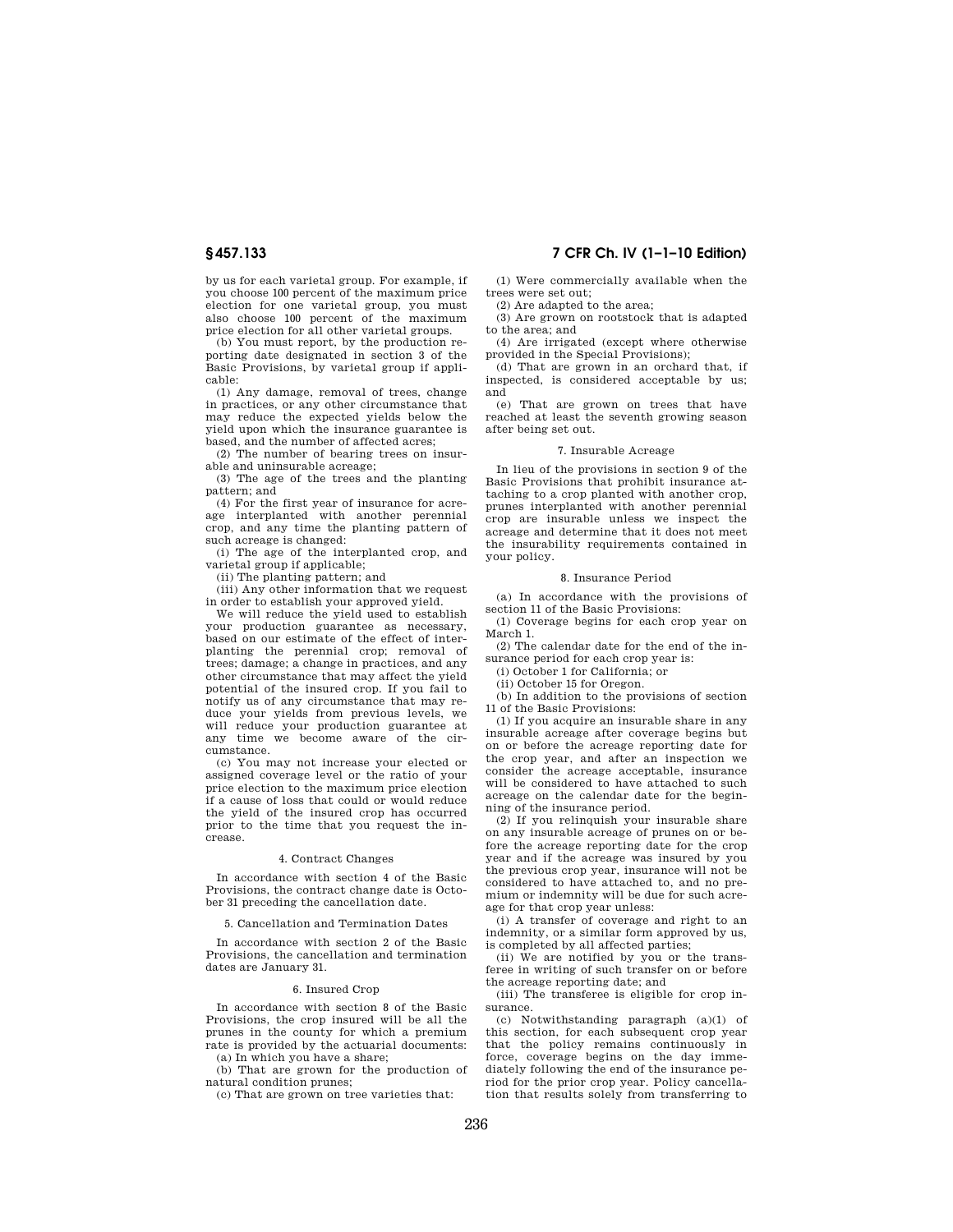## **Federal Crop Insurance Corporation, USDA § 457.133**

a different insurance provider for a subsequent crop year will not be considered a break in continuous coverage.

(d) If your prune policy is canceled or terminated for any crop year, in accordance with the terms of the policy, after insurance attached for that crop year but on or before the cancellation and termination dates whichever is later, insurance will not be considered to have attached for that crop year and no premium, administrative fee, or indemnity will be due for such crop year.

#### 9. Causes of Loss

(a) In accordance with the provisions of section 12 of the Basic Provisions, insurance is provided only against the following causes of loss that occur during the insurance period:

(1) Adverse weather conditions;

(2) Fire, unless weeds and undergrowth have not been controlled or pruning debris has not been removed from the orchard;

(3) Wildlife;

(4) Earthquake; (5) Volcanic eruption; or

(6) Failure of the irrigation water supply, if due to a cause specified in section  $9(a)(1)$ through (5) that occurs during the insurance period.

(b) In addition to the causes of loss excluded in section 12 of the Basic Provisions, we will not insure against damage or loss of production due to:

(1) Disease or insect infestation, unless adverse weather:

(i) Prevents the proper application of control measures or causes properly applied control measures to be ineffective; or

(ii) Causes disease or insect infestation for which no effective control mechanism is available; or

(2) Inability to market the prunes for any reason other than actual physical damage from an insurable cause specified in this section. For example, we will not pay you an indemnity if you are unable to market due to quarantine, boycott, or refusal of any person to accept production.

10. Duties in the Event of Damage or Loss

In addition to the requirements of section 14 of the Basic Provisions, the following will apply:

(a) You must notify us within 3 days of the date harvest should have started if the crop will not be harvested.

(b) You must notify us at least 15 days before any production from any unit will be sold by direct marketing or sold as fresh fruit. We will conduct an appraisal that will be used to determine your production to count for production that is sold by direct marketing or is sold as fresh fruit production. If damage occurs after this appraisal, we will conduct an additional appraisal. These appraisals, and any acceptable records provided by you, will be used to determine your production to count. Failure to give timely notice that production will be sold by direct marketing or sold as fresh fruit will result in an appraised amount of production to count of not less than the production guarantee per acre if such failure results in our inability to make the required appraisal.

(c) If you intend to claim an indemnity on any unit, you must notify us at least 15 days prior to the beginning of harvest, or immediately if damage is discovered during harvest, so that we may inspect the damaged production.

(d) You must not destroy the damaged crop until after we have given you written consent to do so. If you fail to meet the requirements of this section and such failure results in our inability to inspect the damaged production, all such production will be considered undamaged and included as production to count.

#### 11. Settlement of Claim

(a) We will determine your loss on a unit basis. In the event you are unable to provide separate acceptable production records:

(1) For any optional units, we will combine all optional units for which such production records were not provided; or

(2) For any basic units, we will allocate any commingled production to such units in proportion to our liability on the harvested acreage for each unit.

(b) In the event of loss or damage covered by this policy, we will settle your claim by:

(1) Multiplying the insured acreage for each varietal group, if applicable, by its respective production guarantee;

(2) Multiplying the result of 11(b)(1) by the respective price election for each varietal group, if applicable;

(3) Totaling the results of section 11(b)(2) if there is more than one varietal group;

(4) Multiplying the total production to count (see section 11(c)), of each varietal group if applicable, by its respective price election;

(5) Totaling the results of section 11(b)(4) if there is more than one varietal group;

 $(6)$  Subtracting the result of section  $11(b)(4)$ from the result of section 11(b)(2) if there is only one varietal group or subtracting the result of section  $11(b)(5)$  from the result of section 11(b)(3) if there is more than one varietal group; and

(7) Multiplying the result of section 11(b)(6) by your share.

#### For Example

You have a 100 percent share in 50 acres of varietal group A prunes in the unit, with a guarantee of 2.5 tons per acre and a price election of \$630.00 per ton. You are only able